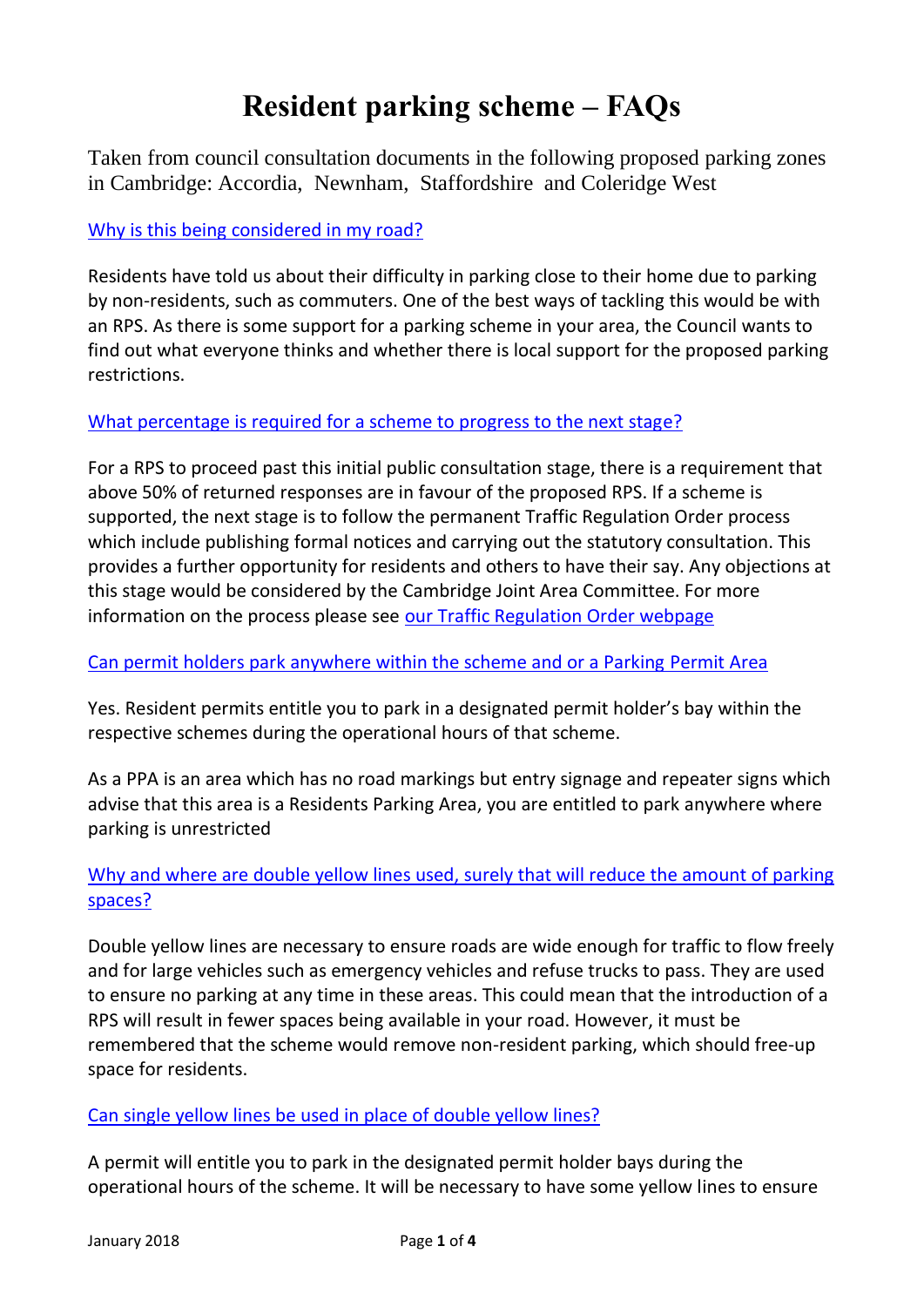that drivers of larger vehicles, such as emergency vehicles and refuse trucks are able to get through. A permit does not allow you to park on double or single yellow lines whilst they are in force.

### [Why are so many signs required?](https://www.cambridgeshire.gov.uk/residents/travel-roads-and-parking/parking-permits-and-fines/parking/resident-parking-scheme-consultation/#i3-widget_multibox-66988-5)

It is essential that drivers are aware of where they can and cannot park. Generally speaking, where parking is permitted, the areas will be marked out as white boxes with upright signs alongside. Where parking is not allowed, yellow lines are used. Double yellow lines always mean no-waiting at any time, so do not require upright signs. Single yellow lines mean no-waiting over a shorter period, for example, 'Mon to Sat 8am to 6pm', and do need signs.

Some areas may need more signage than legislation requires due to the nature of the area and the expectations of the Traffic Penalty Tribunal to ensure signs are clearly visible to all road users. If any part of a scheme is deemed to be unclear, the scheme as a whole would be unenforceable.

#### [Will enforcement be carried out on double yellow lines, pavements and](https://www.cambridgeshire.gov.uk/residents/travel-roads-and-parking/parking-permits-and-fines/parking/resident-parking-scheme-consultation/#i3-widget_multibox-66988-6) verges?

Yes. If a scheme is introduced, the Council's Civil Enforcement Officers will be able to issue penalty charge notices where vehicles are parked in contravention of any restrictions. As a general rule, parking restrictions apply to the full extent of the highway, including adjacent verges and footways, as well as the road itself.

#### [Can pavement parking be introduced or removed?](https://www.cambridgeshire.gov.uk/residents/travel-roads-and-parking/parking-permits-and-fines/parking/resident-parking-scheme-consultation/#i3-widget_multibox-66988-7)

The Council receives complaints about parked cars blocking footways for pedestrians, pushchairs and wheelchairs. We will not introduce a parking scheme that allows parking on the footway and forces vulnerable road users to walk in the road. The exception to this is in streets where such an arrangement is already in place and spaces have been formally marked as such.

#### [How are local businesses being protected?](https://www.cambridgeshire.gov.uk/residents/travel-roads-and-parking/parking-permits-and-fines/parking/resident-parking-scheme-consultation/#i3-widget_multibox-66988-8)

In most RPSs we allocate short-stay pay and display and/or limited waiting spaces near to shops and other business premises to encourage a regular turnover of parking.Businesses operating within a RPS may, at the discretion of the Council, be considered eligible for a permit. The charge applied will be considerably higher than for residents' permits.

#### [What allowances are in place to help carers visiting the area?](https://www.cambridgeshire.gov.uk/residents/travel-roads-and-parking/parking-permits-and-fines/parking/resident-parking-scheme-consultation/#i3-widget_multibox-66988-9)

Resident who requires regular visits from relatives or services on medical grounds may apply for unlimited free medical visitors' permits. For information on permit types, please visit [our resident permit webpage.](https://www.cambridgeshire.gov.uk/residents/travel-roads-and-parking/parking-permits-and-fines/parking/residents-parking-in-cambridge/)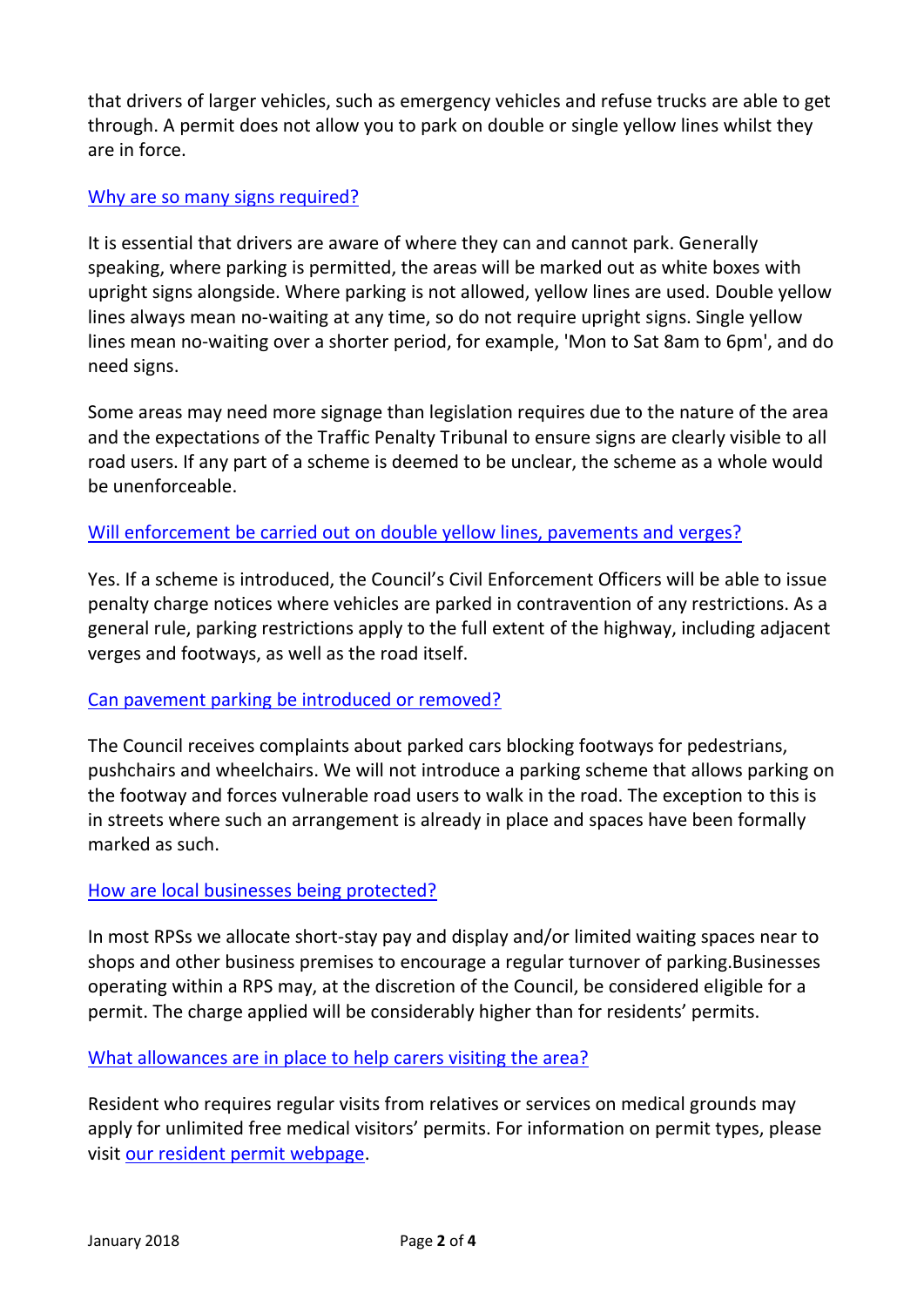#### [Do disabled Blue Badge users require a permit?](https://www.cambridgeshire.gov.uk/residents/travel-roads-and-parking/parking-permits-and-fines/parking/resident-parking-scheme-consultation/#i3-widget_multibox-66988-10)

Blue badge holders can park without a permit in a residents parking area, for an unlimited amount of time, when displaying a valid blue badge. The standard exemptions apply to any yellow lines where a loading/unloading ban is not in operation, i.e. blue badge holders can park on them for up to 3 hours.

#### [Do motorbikes need a permit?](https://www.cambridgeshire.gov.uk/residents/travel-roads-and-parking/parking-permits-and-fines/parking/resident-parking-scheme-consultation/#i3-widget_multibox-66988-11)

Yes. Motorbikes need a permit when parked within designated resident bays or Parking Permit Areas.

#### Will trader['s permits be available?](https://www.cambridgeshire.gov.uk/residents/travel-roads-and-parking/parking-permits-and-fines/parking/resident-parking-scheme-consultation/#i3-widget_multibox-66988-12)

Yes. If you are a tradesperson who is working on a property within a parking permit scheme and can demonstrate a clear operational need for you vehicle to be parking in that restricted area, you can apply for a tradesperson parking permit. Permits can be purchased on a daily, weekly or monthly basis. These permits will be available from April 2018.

#### [Why is there a charge for permits and where is this income used?](https://www.cambridgeshire.gov.uk/residents/travel-roads-and-parking/parking-permits-and-fines/parking/resident-parking-scheme-consultation/#i3-widget_multibox-66988-13)

As RPS directly benefits those residents that live in the streets covered by the proposed scheme, the cost of permits should be borne by the residents and not the Council.

RPSs are not designed to generate an income for the County Council. Permit fees are set at a level to cover all associated scheme costs including those related to the enforcement, administration and the development of schemes. Any surplus generated will be used to develop the service provided.

The [Greater Cambridge Partnership](https://www.greatercambridge.org.uk/) have committed to covering the costs associated with the implementation of these schemes including these consultations.

#### [How is displacement being managed?](https://www.cambridgeshire.gov.uk/residents/travel-roads-and-parking/parking-permits-and-fines/parking/resident-parking-scheme-consultation/#i3-widget_multibox-66988-14)

We are aware that when parking schemes are introduced in residential areas, this can lead to drivers choosing to park in streets that are outside of the scheme. The proposed schemes consist of clearly defined blocks of streets to deter, as far as reasonably practical, the migration of parking into surrounding streets.

As part of the Greater Cambridge Partnership, a range of transport solutions are being pursued which are designed to offer alternative modes of transport for those traveling in and around the city. These should reduce the number of drivers seeking parking in residential streets.For further information visit [the Greater Cambridge Partnership](https://www.greatercambridge.org.uk/)  [website.](https://www.greatercambridge.org.uk/)